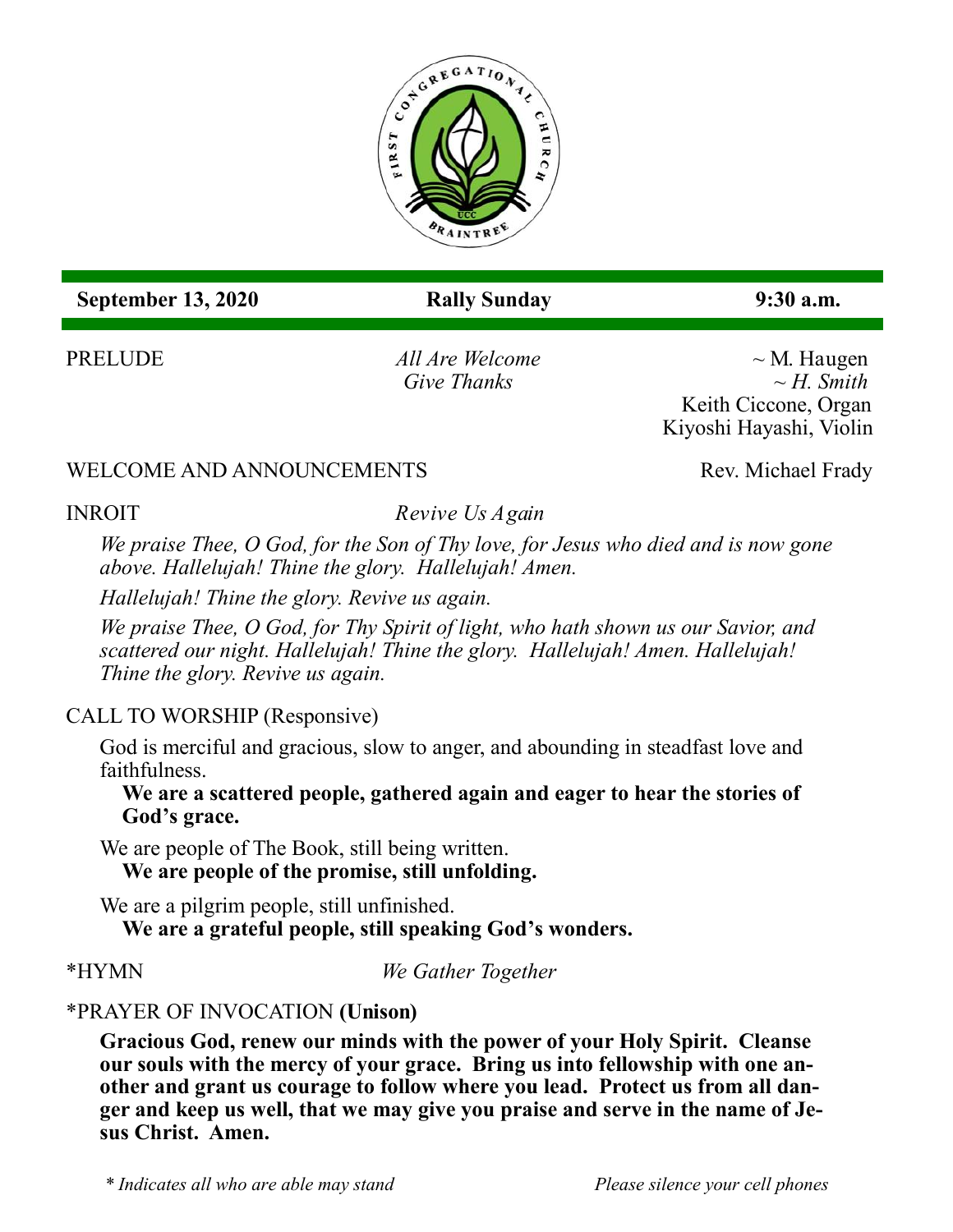#### \*GLORIA PATRI

*Glory be to the Father, and to the Son, and to the Holy Ghost. As it was in the beginning, is now and ever shall be. World without end. Amen. Amen.* 

|                           | Our Father, who art in heaven, hallowed be Thy name. Thy kingdom come, Thy<br>will be done on earth as it is in heaven. Give us this day our daily bread, and for-<br>oive us our debts as we forgive our debtors. And lead us not into temptation but |                       |
|---------------------------|--------------------------------------------------------------------------------------------------------------------------------------------------------------------------------------------------------------------------------------------------------|-----------------------|
| <b>LORD'S PRAYER</b>      |                                                                                                                                                                                                                                                        |                       |
| <b>CHILDREN'S MESSAGE</b> | Blessing of the Backpacks                                                                                                                                                                                                                              | Pastor Suzy Aja Burba |

**give us our debts, as we forgive our debtors. And lead us not into temptation, but deliver us from evil. For Thine is the kingdom and the power and the glory for ever. Amen.**

| <b>ANTHEM</b>                          | Gather Us In            | $\sim$ M. Haugen      |
|----------------------------------------|-------------------------|-----------------------|
| <b>SCRIPTURE READING</b>               | Romans 15: 1-7          |                       |
| <b>SERMON</b><br><b>MUSIC RESPONSE</b> | "Expanding our Welcome" | Rev. Michael Frady    |
| PRAYERS OF THE PEOPLE                  |                         | Pastor Suzy Aja Burba |
| PRAYER HYMN                            | Weave                   | $\sim$ R. Crow        |
| <b>INVITATION TO OFFERING</b>          |                         |                       |
| *DOXOLOGY                              |                         |                       |

*Praise God, from whom all blessings flow. Praise Him, all creatures, here, below. Praise Him, above, ye heav'nly hosts. Praise Father, Son and Holy Ghost. Amen.*

#### **\*PRAYER OF DEDICATION**

**Gracious God, bless these gifts, that they may serve your world with power. Bless our lives, that we may serve your world with love.** 

**Bless each of us, that we may answer your call to lead and serve where we are needed most. Amen.**

| *HYMN | <i>This is Our Church</i> | $\sim$ R. Williams |
|-------|---------------------------|--------------------|
|       |                           |                    |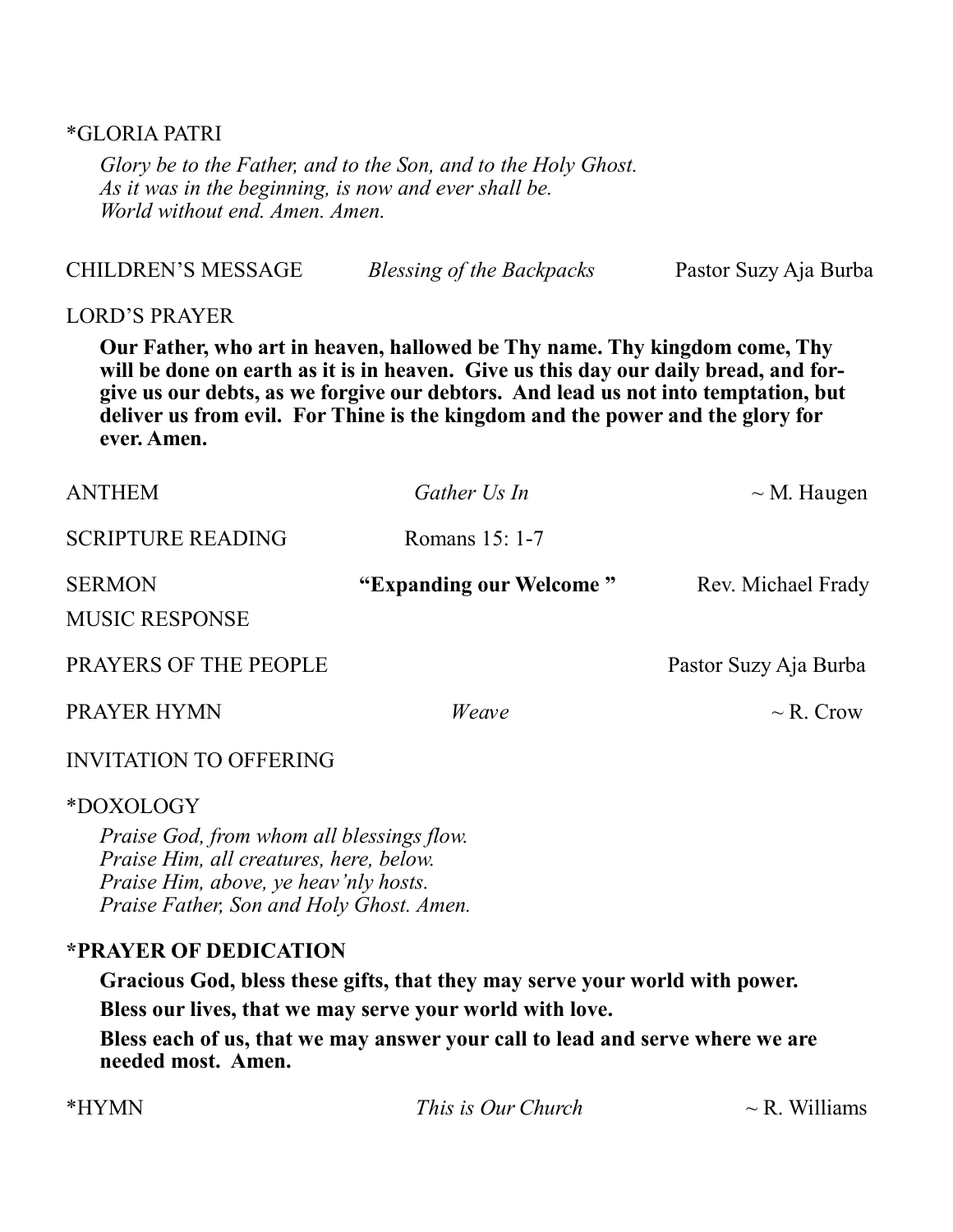#### BENEDICTION

POSTLUDE *Gavotte en Rondeau* ~ J.S. Bach Kiyoshi Hayashi, Violin

କ

#### **Return to In-Person Worship**

The time has come for us to return to in-person worship services! This is obviously wonderful news, thank God! However, it is very important that we move forward with extreme caution and strict adherence to COVID safety protocols. For those who are planning to attend inperson worship, there will be a printed list of state and church safety protocols. Some particulars worth mentioning now are:

- Please do not come to church if you are feeling ill, have a cough or fever, nasal congestion or scratchy throat.
- Everyone in attendance is required to wear a face mask. Please bring your own. Disposable masks will be available for those who forget to bring theirs.
- Deacons will escort you to your seats to ensure proper spacing for social distancing. Offertory will not be collected during worship, so please drop your offering in the plate as you pick up your bulletin. Our gifts will be dedicated during the service.
- Special accommodations have been made to safely transport members and guests using the elevator – elevator operators will open the door for you to enter, close the door, and then "call" the elevator to the location you are going.
- There will be no choir or congregational singing during worship at this time. Our soloist, Valerie Johnson, will provide singing for the congregation from a safe distance.
- There will be no coffee hour; members are encouraged to return to their vehicles directly following the worship service.

Additional protocols will be in place, but these are the highlights to be mindful of as we plan our return. Jean Opie and Barbara Larsen will be serving as Safety Protocol Monitors to help ensure that we are all complying with these necessary regulations. Your support and cooperation are most appreciated. We will record names of all attendees for contact tracing purposes. We will be monitoring what is working and making adjustments each week to best ensure the safety and well-being of all.

May God bless us and keep us well!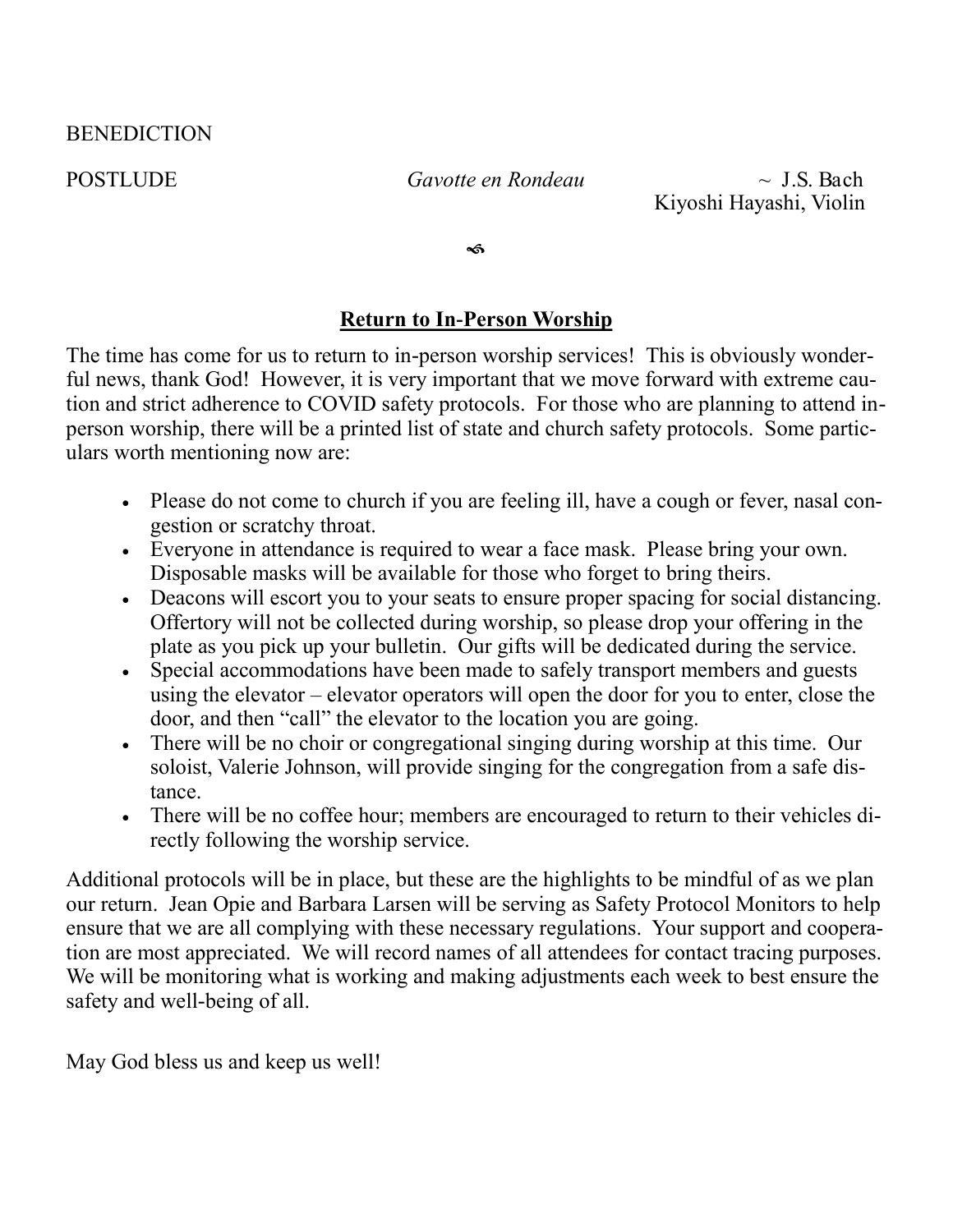

**WELCOME** to this Service of Worship at First Congregational Church. Of all the things you could have done this morning, we're glad you chose to be with us.

About Today's Service: We are happy to be back on our church property for inperson worship. We are grateful to Glenn Holton for all the work he has done to allow for live-streaming of today's service for those who can not attend in person.

#### **Subscribe to the First Church YouTube channel:**

<https://www.youtube.com/channel/UCTaGrBGnYzfM66pS7Bd4PvA>

**Prayer Lists** are available at the back of the sanctuary. Confident in God's amazing grace and divine Spirit, we join our hearts and minds in praying for those in our community and throughout the world who are experiencing joys and struggles of the human journey.

**Non-perishable Food Pantry donations** are collected on the *second Sunday of every month for The Marge Crispin Center/Braintree Food Pantry* and on the *fourth Sunday of every month for Interfaith Social Services.* Collection baskets are located in the Narthex and the Lower Parish Hall.

**First Congregational Church** is handicapped accessible. Please see an usher if you need assistance with the elevator.

**Televised Worship Services** are broadcast on BCAM: Verizon Channel 28, Comcast Channel 9, and BELD Channel 16 on Saturday at 8:00 AM and Sunday at 9:00 AM.

**First Church Office Hours** are Monday through Friday, 9:00am—1:00pm.

#### ڇه

Rev. Michael Frady, Pastor  $\triangle$  pastormichael@firstchurchbraintree.com Suzy Aja Burba, Youth Minister  $\cdot \cdot$  suzy@firstchurchbraintree.com Keith Ciccone, Director of Music  $\cdot \cdot$  keciccon@aol.com Mattie Gietman  $\triangle$  [mattie@firstchurchbraintree.com](mailto:mattie@firstchurchbraintree.com) Deb McMartin, Administrator  $\triangle$  office@firstchurchbraintree.com Valerie Fink, Bookkeeper  $\triangleleft$  finance@firstchurchbraintree.com